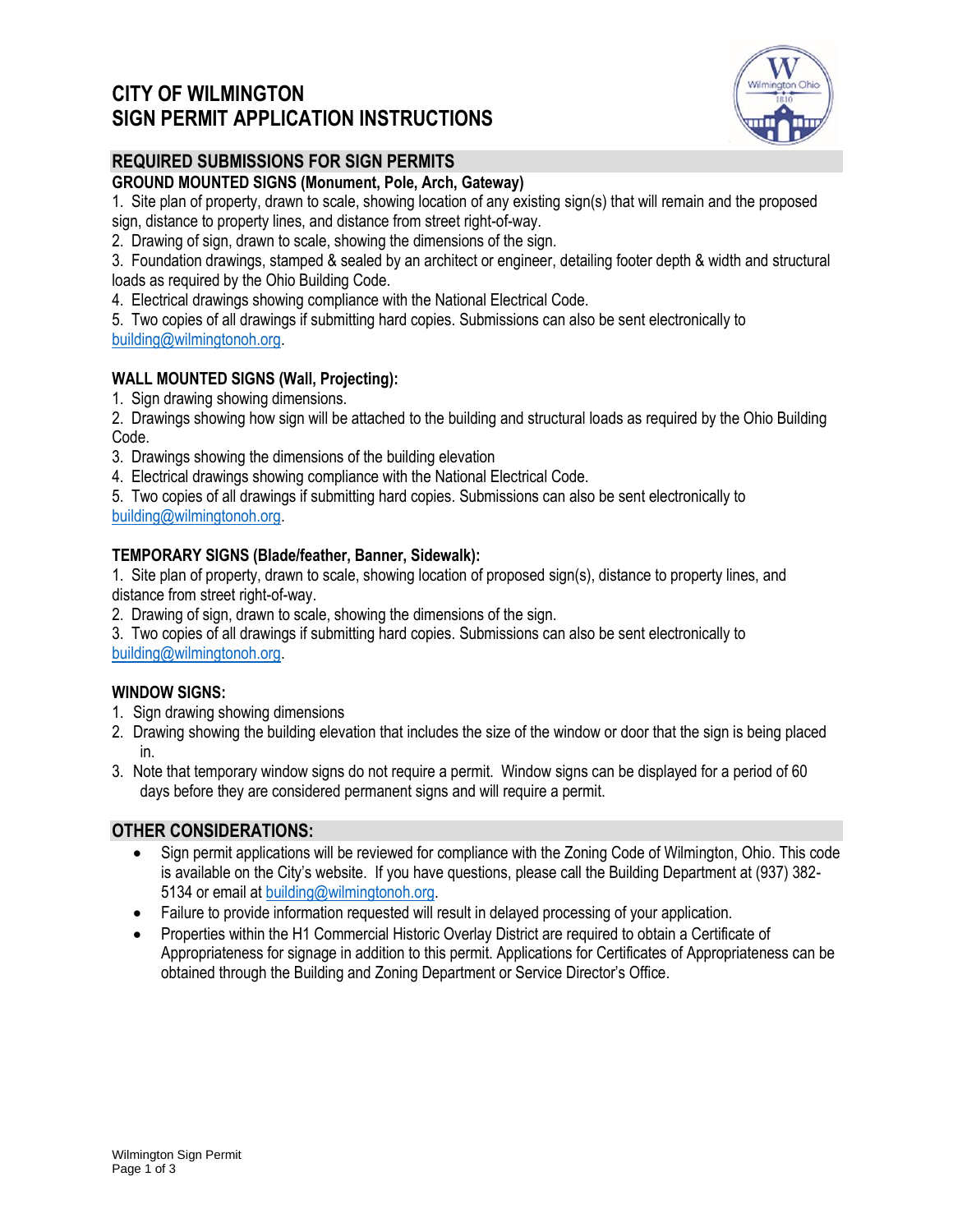# **CITY OF WILMINGTON SIGN PERMIT APPLICATION**

| <b>1. APPLICANT INFORMATION</b>                                                                                                                                                                      |        |               |              |                                               |                    |  |  |  |  |
|------------------------------------------------------------------------------------------------------------------------------------------------------------------------------------------------------|--------|---------------|--------------|-----------------------------------------------|--------------------|--|--|--|--|
| <b>Primary Contractor</b><br>Other<br>Owner<br>Architect                                                                                                                                             |        |               |              |                                               |                    |  |  |  |  |
| <b>Job Contact Name:</b>                                                                                                                                                                             |        |               |              |                                               |                    |  |  |  |  |
| 2. PARCEL/PROPERTY INFORMATION                                                                                                                                                                       |        |               |              |                                               |                    |  |  |  |  |
| Parcel ID<br><b>Property Address</b>                                                                                                                                                                 |        |               |              |                                               |                    |  |  |  |  |
| <b>SC</b><br><b>AZD</b><br>H1<br><b>PUD</b><br><b>SR</b><br>Zoning<br>GI<br><b>DC</b><br>DT<br><b>MF</b><br>MH<br><b>RR</b><br>SN<br><b>TN</b><br>$\mathsf{L}\mathsf{I}$<br><b>Overlay Districts</b> |        |               |              |                                               |                    |  |  |  |  |
| Property Name (If Commercial)                                                                                                                                                                        |        |               |              |                                               |                    |  |  |  |  |
| Lot No.<br>Subdivision/Legal Description                                                                                                                                                             |        |               |              |                                               |                    |  |  |  |  |
| Is this property in a Flood Plain?<br>Yes<br>No                                                                                                                                                      |        |               |              |                                               |                    |  |  |  |  |
| If yes, please provide flood plain information                                                                                                                                                       |        |               |              |                                               |                    |  |  |  |  |
| <b>3. OWNER INFORMATION</b>                                                                                                                                                                          |        |               |              |                                               |                    |  |  |  |  |
| <b>Owner Name</b>                                                                                                                                                                                    |        |               |              |                                               |                    |  |  |  |  |
| <b>Street Address</b>                                                                                                                                                                                |        |               |              |                                               |                    |  |  |  |  |
| City                                                                                                                                                                                                 |        |               | <b>State</b> | Zip                                           |                    |  |  |  |  |
| Phone                                                                                                                                                                                                | Cell   |               | Email        |                                               |                    |  |  |  |  |
| 4. CONTRACTOR INFORMATION                                                                                                                                                                            |        |               |              |                                               |                    |  |  |  |  |
| <b>Primary Contractor Name</b>                                                                                                                                                                       |        |               |              |                                               |                    |  |  |  |  |
| <b>Street Address</b>                                                                                                                                                                                |        |               |              |                                               |                    |  |  |  |  |
| City                                                                                                                                                                                                 |        |               | <b>State</b> | Zip                                           |                    |  |  |  |  |
| Phone                                                                                                                                                                                                | Cell   |               | Email        |                                               |                    |  |  |  |  |
| <b>Contact Person</b>                                                                                                                                                                                |        |               |              |                                               |                    |  |  |  |  |
| Secondary Contractor Name                                                                                                                                                                            |        |               |              |                                               |                    |  |  |  |  |
| <b>Street Address</b>                                                                                                                                                                                |        |               |              |                                               |                    |  |  |  |  |
| City                                                                                                                                                                                                 |        |               | <b>State</b> | Zip                                           |                    |  |  |  |  |
| Phone                                                                                                                                                                                                | Cell   |               | Email        |                                               |                    |  |  |  |  |
| <b>Contact Person</b>                                                                                                                                                                                |        |               |              |                                               |                    |  |  |  |  |
| 5. SIGN PROJECT INFORMATION                                                                                                                                                                          |        |               |              |                                               |                    |  |  |  |  |
| 5-A. SIGN TYPE (Select One)                                                                                                                                                                          |        |               |              | $\overline{ }$<br><b>FACE CHANGE-OUT ONLY</b> |                    |  |  |  |  |
| Permanent                                                                                                                                                                                            |        |               |              | <b>Temporary</b>                              |                    |  |  |  |  |
| Arch                                                                                                                                                                                                 | Ground | Vehicular Use |              | Banner                                        | Ground             |  |  |  |  |
| Canopy (Awning)                                                                                                                                                                                      | Pole   | Menu Board    |              | <b>Blade/Feather</b>                          | Portable (A-Frame) |  |  |  |  |
| Flag                                                                                                                                                                                                 | Wall   | Mural         |              | Window                                        | Other              |  |  |  |  |
| Gateway                                                                                                                                                                                              | Window | Other         |              | If Other, Specify:                            |                    |  |  |  |  |
| If Other, Specify:                                                                                                                                                                                   |        |               |              |                                               |                    |  |  |  |  |
| 5-B. PROPOSED SIGN DIMENSIONS                                                                                                                                                                        |        |               |              |                                               |                    |  |  |  |  |
| Length                                                                                                                                                                                               | Width  |               |              | Square Footage                                |                    |  |  |  |  |
| Height (for ground mounted signs)                                                                                                                                                                    |        |               |              |                                               |                    |  |  |  |  |
| Elevation above grade (for projecting and awning signs)                                                                                                                                              |        |               |              |                                               |                    |  |  |  |  |